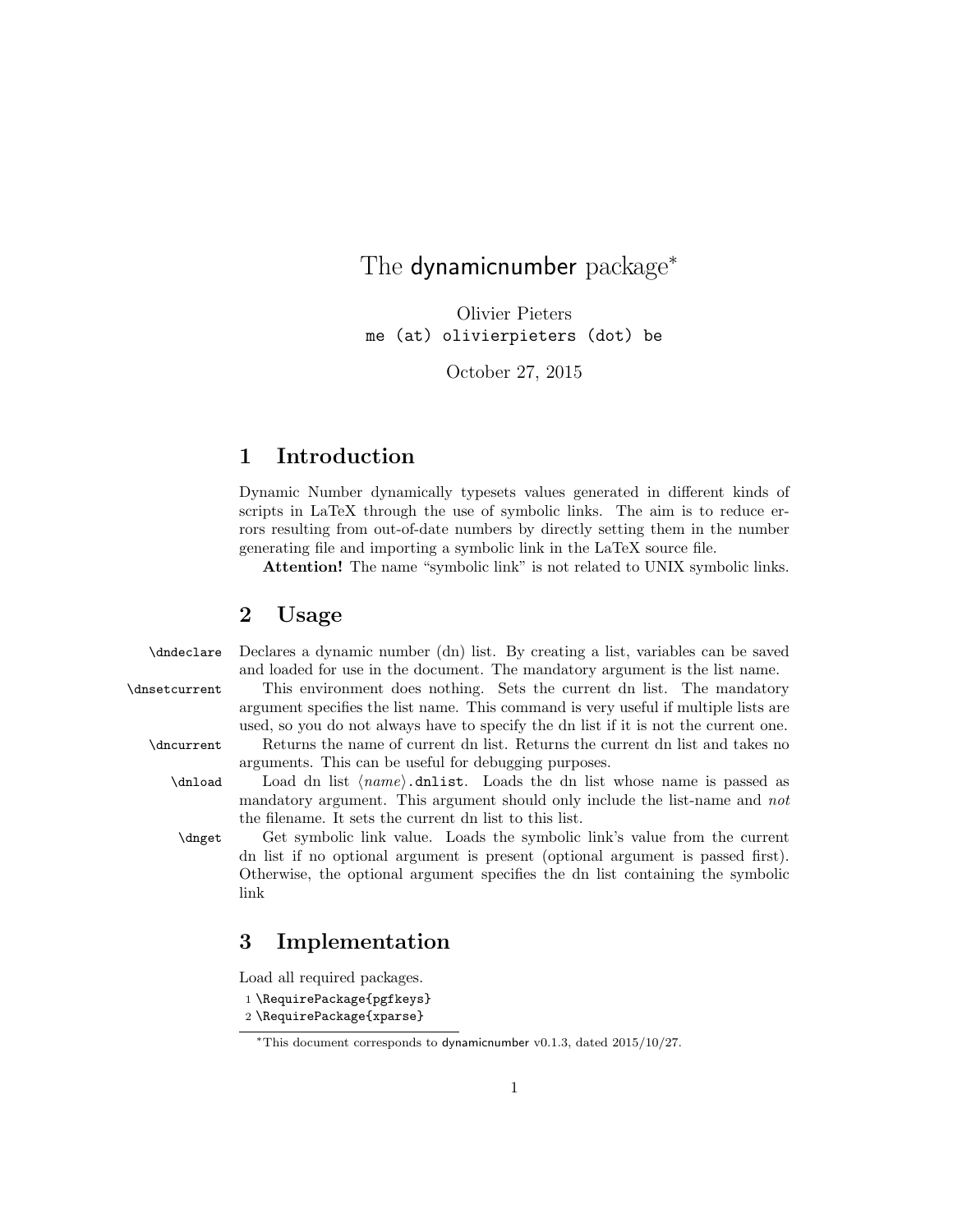```
Create input stream
3 \newread\dninstream
```
\@IfNoValueOrEmptyTF Tests if a parameter is empty using expl3. Performs a double check to make sure it really is empty. This is based on [this](http://tex.stackexchange.com/questions/63223/xparse-empty-arguments) StackExchange post.

```
4 \ExplSyntaxOn
5 \DeclareExpandableDocumentCommand{\@IfNoValueOrEmptyTF}{mmm}
6 {
7 \IfNoValueTF{#1}{#2}
8 {
9% \end{macrocode}
10 % Order: |{argument}{if empty}{if not empty}|
11 % \begin{macrocode}
12 \tl_if_empty:nTF {#1} {#2} {#3}13 }
14 }
15 \ExplSyntaxOff
```
\dndeclare The \dndeclare macro defines a list name and defines a pgfkey that stores all symbolic links and their values. It always is a subdirectory of /dynamicnumber: /dynamicnumber/ $\langle name \rangle$ /

```
16 \DeclareDocumentCommand{\dndeclare}{m}{%
17 \pgfkeys{%
18 /dynamicnumber/#1/.is family,
19 /dynamicnumber/#1/.unknown/.style = {%
20 \pgfkeyscurrentpath/\pgfkeyscurrentname/.initial = ##1%
21   }
22 }%
23 }
```

```
\dagger \langle \langle \rangle \ sets the current dn list to \langle \langle \rangle. If no list was previ-
                  ously set, the \dnsetcurrent command is defined and set to \langle name \rangle.
```

```
24 \DeclareDocumentCommand{\dnsetcurrent}{m}{%
25 \@ifundefined{dncurrent}{%
26 % \end{macrocode}
27 % \begin{macro}{\dncurrent}
28 % Stores the current dn list used in the |\dnget| command.
29 % \begin{macrocode}
30 \DeclareDocumentCommand{\dncurrent}{}{#1}%
31 % \end{macrocode}
32 % \end{macro}
33 % \begin{macrocode}
34 }
```

```
35 {%
```

```
36 \RenewDocumentCommand{\dncurrent}{}{#1}%
```

```
37 }%
```

```
38 }
```